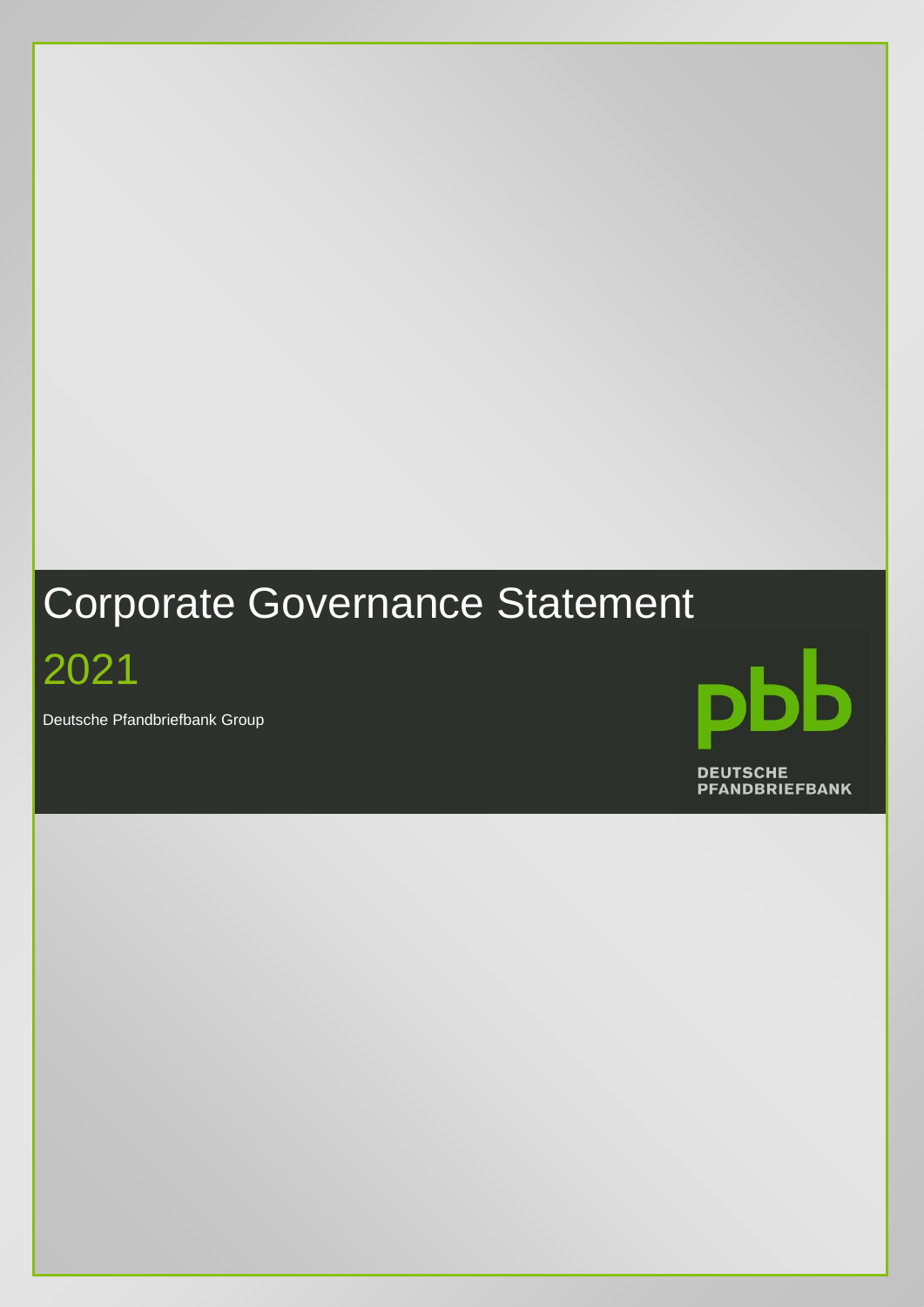Corporate Governance Statement

Declaration of Compliance with the German Corporate Governance Code, pursuant to section 161 of the German Public Limited Companies Act (Aktiengesetz – "AktG").

# Corporate Governance Statement

Declaration of Compliance with the German Corporate Governance Code, pursuant to section 161 of the German Public Limited Companies Act (Aktiengesetz – "AktG").

Since 16 July 2015, Deutsche Pfandbriefbank AG's ("pbb") shares have been listed on the Frankfurt Stock Exchange. Since that date, pbb has been subject to disclosure requirements pursuant to section 161 of the AktG. All Declarations of Compliance are available on the Company's website: www.pfandbriefbank.com/en/investors/mandatory-publications.html The most recent Declaration of Compliance issued by the Management Board and the Supervisory Board was dated 26 February 2021.

Pursuant to section 161 (1) sentence 1 of the AktG, the Management Board and the Supervisory Board of pbb shall declare, on an annual basis, that the Company has complied with, and continues to comply with, the recommendations of the Government Commission "German Corporate Governance Code", or which recommendations have not been (or are not being) complied with, stating reasons for any non-compliance (the concept of "comply or explain").

Accordingly, the Management Board and the Supervisory Board of pbb declare that pbb complied with the recommendations of the Government Commission "German Corporate Governance Code" (as amended on 16 December 2019), and continues to do so, with the following exceptions:

- Recommendation The Chairman of the Supervisory Board and Chairman of the Remuneration C.10 and of the Audit and Digitalisation Committees, Dr Günther Bräunig, was elected as a member of pbb's Supervisory Board following the proposal of the Federal Republic of Germany in 2009, which at that time indirectly held almost 100% of pbb shares through the Financial Market Stabilisation Fund – FMS. In 2016 and 2021, Dr Günther Bräunig was re-elected to pbb' Supervisory Board, once again at the proposal of the Financial Market Stabilisation Fund – FMS. Therefore, and since he has been a member of the Supervisory Board since 2009, as a precaution, Dr Günther Bräunig is not considered independent from the Company, although the Financial Market Stabilisation Fund – FMS sold its remaining share of 3.5% as at 16 November 2021.
- Recommendation Since Ms Dagmar Kollmann resigned from her office at her own request D.4 with effect from 31 October 2021, Dr Günther Bräunig has temporarily assumed the position as Chairman of the Audit and Digitalisation Committee. Accordingly, the Supervisory Board and the Audit and Digitalisation Committee have been chaired by the same person since 1 November 2021. At its meeting on 20 January 2022, the Supervisory Board resolved to apply for the court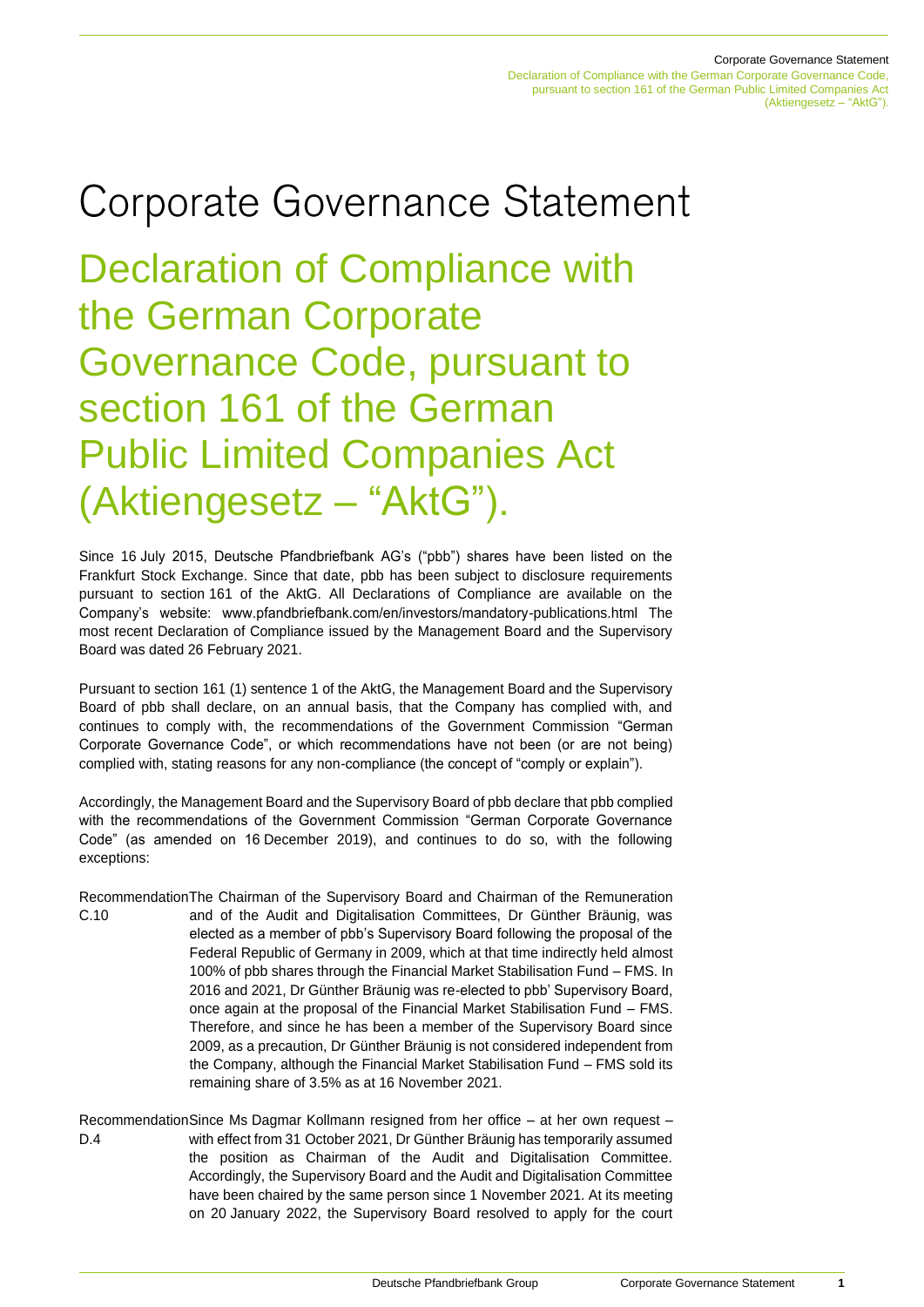Declaration of Compliance with the German Corporate Governance Code, pursuant to section 161 of the German Public Limited Companies Act (Aktiengesetz – "AktG").

appointment of Gertraud Dirscherl to the Supervisory Board, which the Local Court (Amtsgericht) approved on 2 February 2022. Should Gertraud Dirscherl's appointment be confirmed by way of her election at the next ordinary Annual General Meeting, she is scheduled to assume the Chair of the Audit and Digitalisation Committee.

Recommendation Referring to section G.10 of the GCGC, which stipulates that long-term variable G.10 remuneration components granted to Management Board members shall be accessible only after a period of four years, pbb hereby deviates from this rule. Portions of the deferred variable remuneration might be accessible before that period. However, the following consideration should be taken into account in this context:

> The intention of the rules laid out in the GCGC, i.e. granting variable remuneration over a multiple-year period on a sustainable basis, is considered by applying compulsory performance measurement and disbursement regulations pursuant to the German Regulation on Remuneration in Financial Institutions (*Institutsvergütungsverordnung* – "InstVergV"), which ultimately go far beyond the GCGC recommendations in terms of granting remuneration on a long-term basis.

> Firstly, target achievement at institutional level, which is the relevant factor for the variable remuneration of Management Board members, depends on the Company's performance over three consecutive financial years.

> Secondly, pbb's disbursement structure provides for the variable remuneration to be divided into a disbursement portion and a deferral portion. The disbursement amount constitutes 40% of the variable remuneration, with the deferral portion amounting to 60%.

> 50% of the disbursement amount is paid out in cash when the conditions for disbursement have been met. The remaining 50% is disbursed after a retention period of one year, after the amount has been adjusted in line with the performance of the pbb share (sustainability component).

> The deferral period for the deferral portion is five years. In each of the five years following determination of the variable remuneration, the Supervisory Board decides, within an ex-post variable remuneration review, whether one fifth of the deferral portion will be granted (ex-post risk adjustment). Until the end of each deferral period, there is no entitlement to the relevant remuneration components. Once the deferred remuneration components become an entitlement, half of the respective deferral portion is paid out in cash. The remaining half is retained for another year, and is adjusted again in line with the performance of the pbb share (sustainability component).

> Effective 1 January 2018, the conditions to apply clawback options for variable remuneration already paid out were contractually agreed upon with all Management Board members.

> Furthermore, the recommendation in section G.10 of the GCGC stipulates that the long-term variable remuneration amounts of Management Board members shall be largely invested in company shares by the respective Management Board member, or shall be granted as share-based remuneration. Given that these stipulations no longer exclusively refer to long-term variable remuneration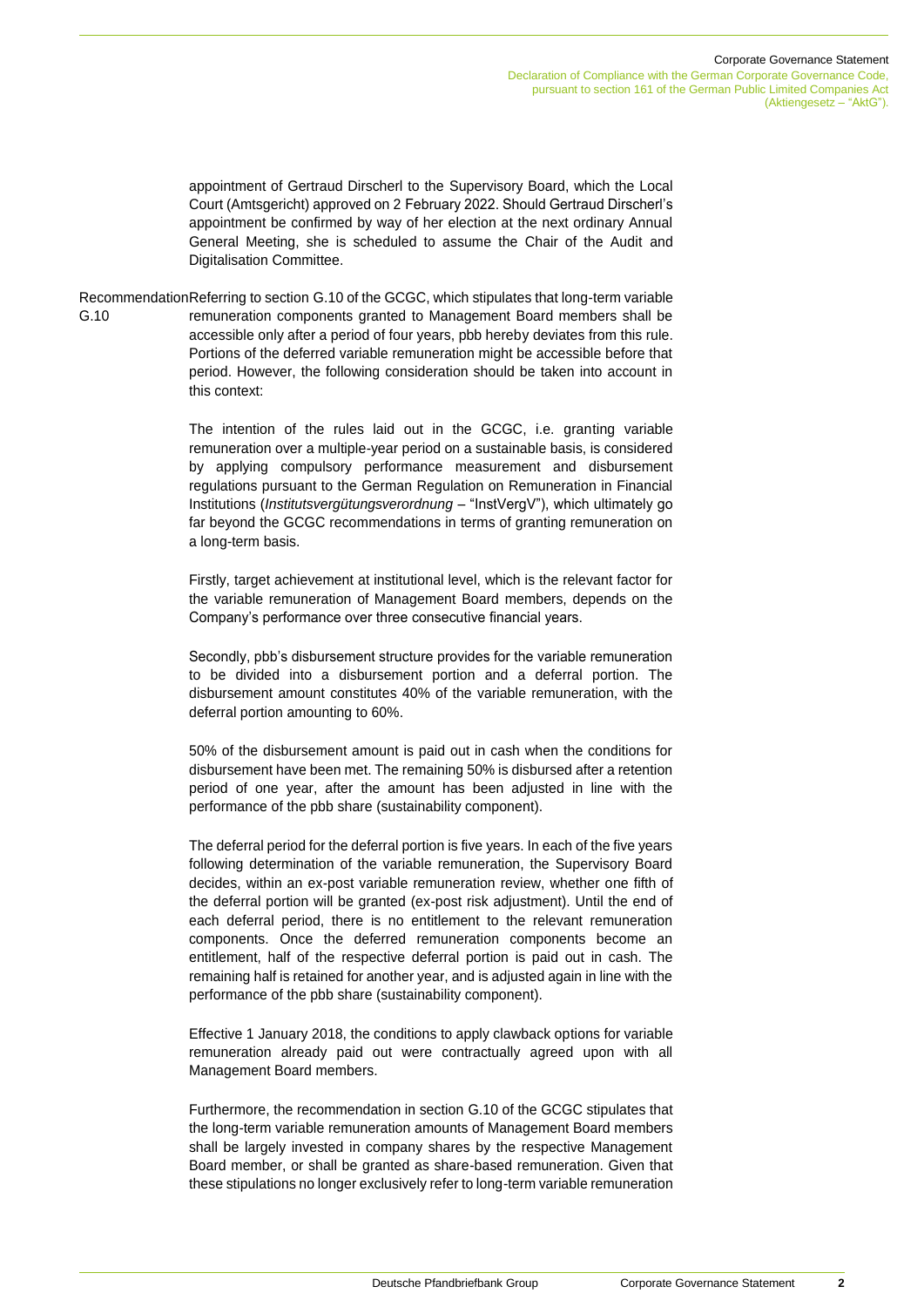amounts, pbb hereby deviates from the recommendation because only half of the variable remuneration is share-based (and therefore not predominantly so).

Munich, 25 February 2022

The Management Board The Supervisory Board

# Corporate Governance Report

pbb is a leading European specialist bank for commercial real estate finance; with an outstanding issuing volume of more than €26.5 billion, it ranks amongst the largest issuers of Pfandbriefe. pbb has been listed in the Prime Standard segment of the Regulated Market at the Frankfurt Stock Exchange since 16 July 2015. Its shares are included in the SDAX®. pbb holds a General Meeting of shareholders at least once a year, giving all shareholders the opportunity to participate in shaping the development of their Company. As a significant institution, pbb is subject to the direct supervision of the European Central Bank and the Single Resolution Board.

The Bank has summarised the essential rules applicable to pbb Group in a framework on internal governance which is available not only to the Management Board and Supervisory Board, but also to all employees. Among other things, it states the composition and workflows of the Supervisory Board and Management Board and their committees, internal control guidelines, the Code of Conduct, and principles for handling conflicts of interest.

#### **RECOMMENDATIONS OF THE GERMAN CORPORATE GOVERNANCE CODE**

pbb's current as well as previous Declarations of Compliance with the German Corporate Governance Code (the "Code"), pursuant to section 161 of the AktG, are permanently available on the Company's website: https://www.pfandbriefbank.com/en/investors/mandatory-publications.html.

# **DESCRIPTION OF MANAGEMENT BOARD AND SUPERVISORY BOARD WORKFLOWS**

The Management Board informs the Supervisory Board, as well as the Supervisory Board committees, regularly and in a timely manner, about pbb Group's financial situation and performance. During meetings, the Supervisory Board receives reports on the risk position, risk management, new business, the liquidity strategy, as well as on significant events which are of material importance to the assessment of the Company's position, development and management.

In addition, the Management Board members maintain continuous contact with the Chair of the Supervisory Board (and the Chairpersons of the respective committees) with regard to important developments. Regular topics of discussion during Supervisory Board meetings additionally include developments in the lending business and the overall credit policy, all lending exposures which must be reported to the Supervisory Board, risk developments, risk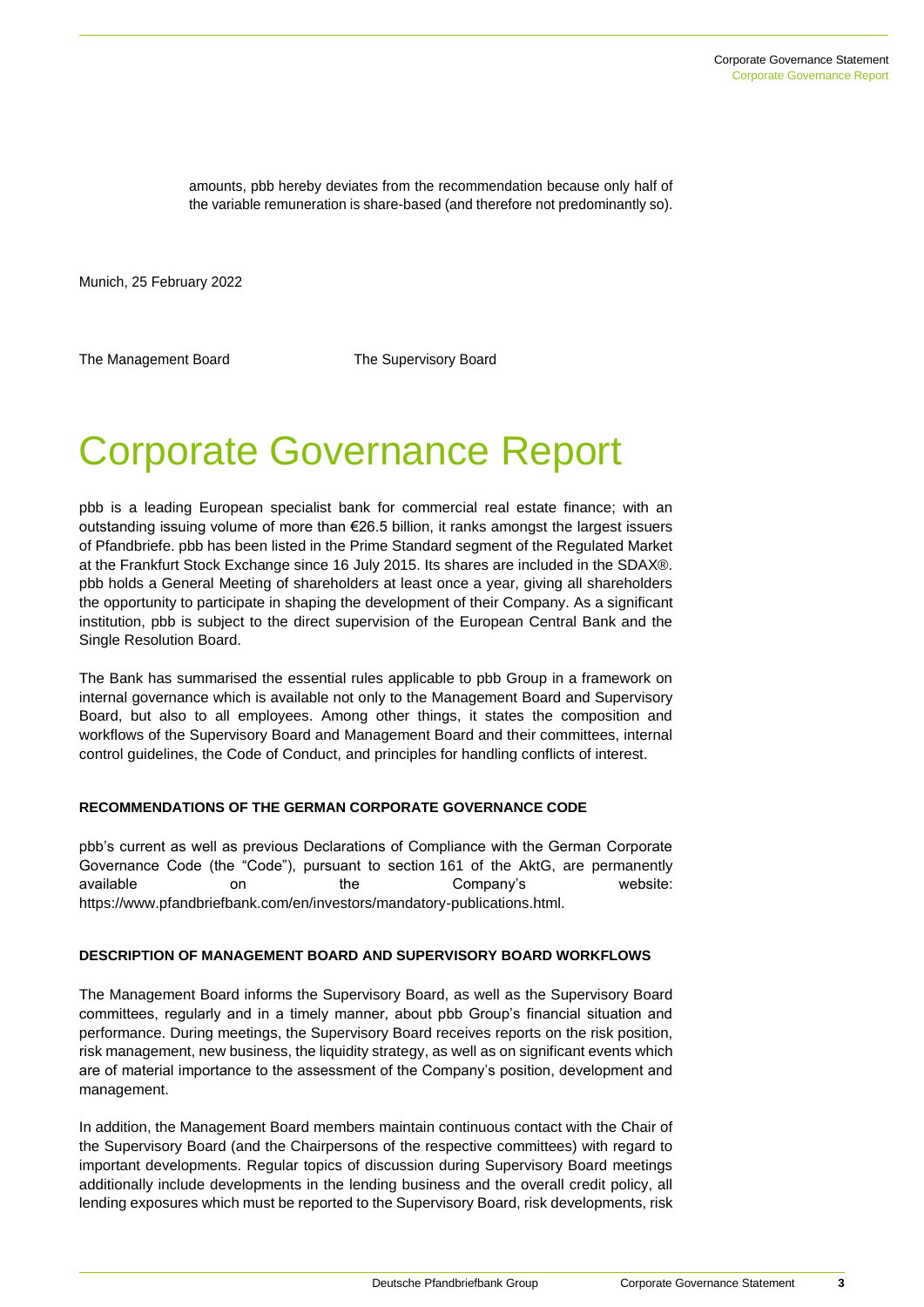management, business policy, as well as market trends and developments regarding the lending business and funding.

# **MANAGEMENT BOARD**

The Management Board conducts pbb's business under its own responsibility, and in accordance with the law, the Articles of Association, and the Rules of Procedure for the Management Board (*Geschäftsordnung*). Moreover, the members of the Management Board observe the internal Code of Conduct, which applies for all members of staff and is publicly available on the Company's website.

During the year under review, the members of pbb's Management Board were responsible for the following portfolios:

- > Andreas Arndt, CEO and CFO
- Thomas Köntgen, Deputy CEO, Real Estate Finance and Public Investment Finance
- > Andreas Schenk, CRO
- > Marcus Schulte, Treasurer

Members of the Management Board are obliged to act in the interests of pbb; they must not pursue personal interests in their decision-making. During their term of office for pbb, they are obliged to observe an extensive no-competition clause and are prohibited from exploiting opportunities available to the Company for their own benefit. Management Board members shall disclose conflicts of interest to the Chair of the Supervisory Board and to the Chair of the Management Board without undue delay, and shall inform the other members of the Management Board. No such conflicts of interest occurred during the year under review.

pbb does not grant any loans to Management Board members.

As far as pbb is aware, the members of the Management Board and their closely related parties did not hold any shares in the Company (or any financial instruments based thereon) during the year under review, to an extent that would have been reportable.

# **COMPOSITION AND ORGANISATION OF THE SUPERVISORY BOARD**

The Supervisory Board continuously monitors the Management Board, providing it with regular advice on the management of the Company. In accordance with the Articles of Association, the Supervisory Board consists of nine members, six of which are elected by shareholders and three by employees, in accordance with the German Act to Simplify the Election of Employee Representatives to the Supervisory Board (One-Third Employee Participation Act – *Drittelbeteiligungsgesetz*).

With the exception of Dr Günther Bräunig and Gertraud Dirscherl, the current terms of office of the shareholder representatives on the Supervisory Board will end upon close of the ordinary Annual General Meeting in 2025, which resolves on the formal approval for the 2024 financial year, whilst the terms of office of the employee representatives end one year later, upon the close of the ordinary Annual General Meeting in 2026, which resolves on the formal approval for the 2025 financial year. Dr Günther Bräunig's appointment will terminate at the close of the ordinary Annual General Meeting in 2023. The appointment of Gertraud Dirscherl, who was appointed to the Supervisory Board by court order with effect from 2 February 2022 to succeed Dagmar Kollmann (who resigned with effect from 31 October 2021), will terminate at the close of the next ordinary Annual General Meeting in 2022.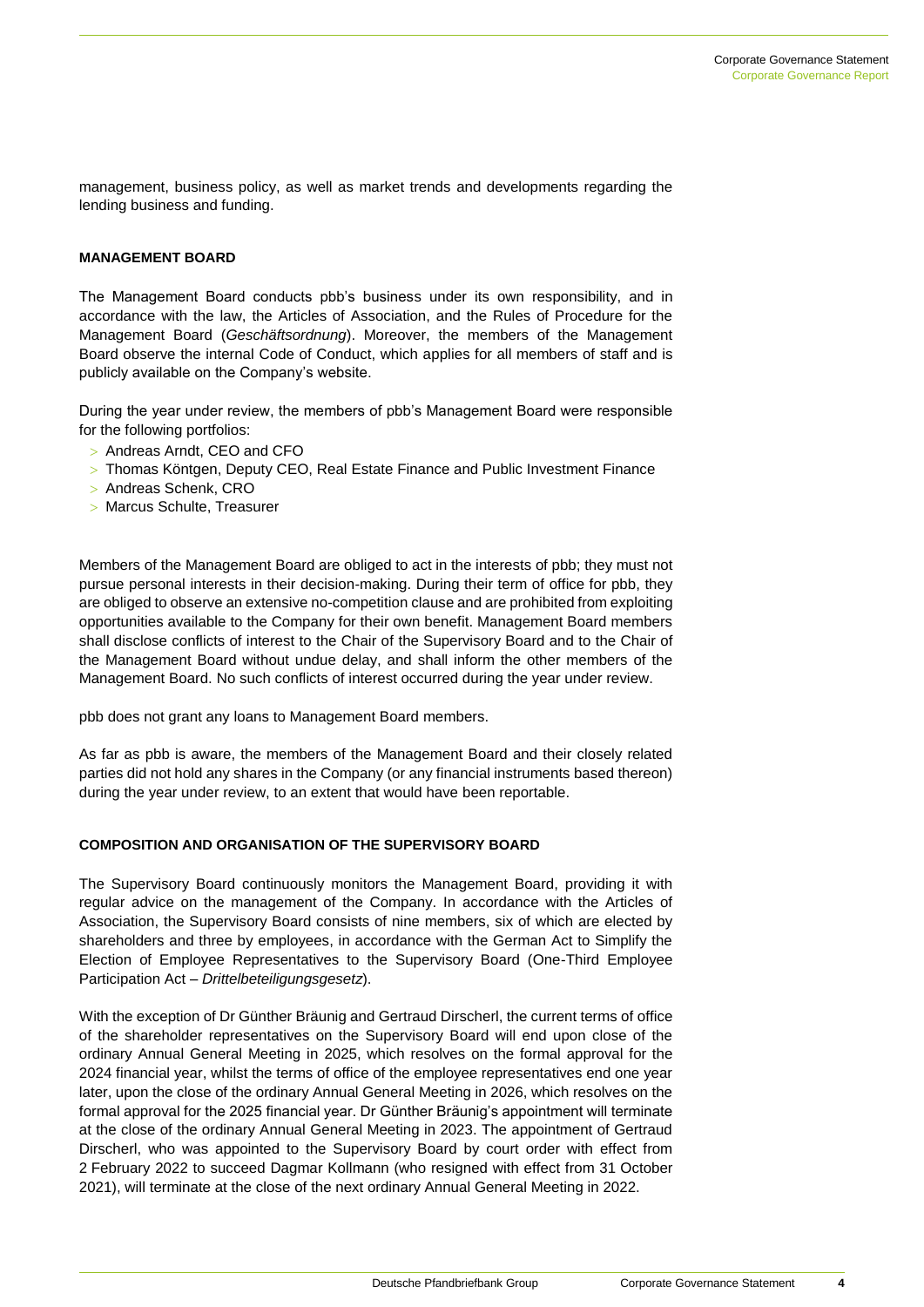The Supervisory Board elected Dr Günther Bräunig as its Chairman, and Dagmar Kollmann (until 31 October 2021) and Hanns-Peter Storr (as of 10 November 2021) as his deputies.

During the financial year 2021, the Company's Supervisory Board comprised: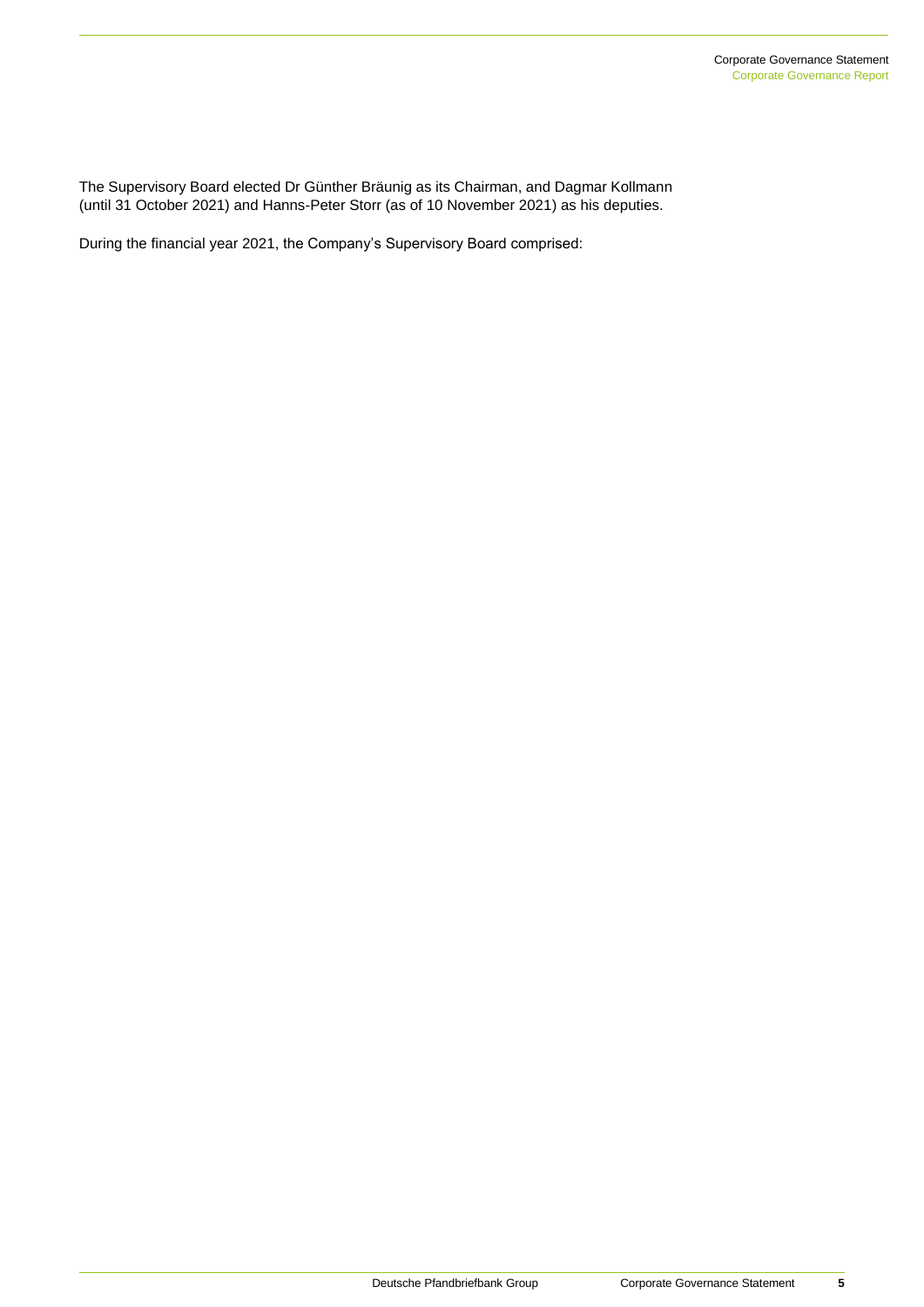| Name<br>Place of residence                                                                                                      | <b>Principal occupation</b>                                                                                                                                                                                                                                            | <b>Supervisory Board memberships</b><br>and other directorships in 2021                                                                                                                                                                                                                                                                                                                                                             |
|---------------------------------------------------------------------------------------------------------------------------------|------------------------------------------------------------------------------------------------------------------------------------------------------------------------------------------------------------------------------------------------------------------------|-------------------------------------------------------------------------------------------------------------------------------------------------------------------------------------------------------------------------------------------------------------------------------------------------------------------------------------------------------------------------------------------------------------------------------------|
| Function in Supervisory Board                                                                                                   | Functions in the Committees of the Supervisory Board                                                                                                                                                                                                                   |                                                                                                                                                                                                                                                                                                                                                                                                                                     |
| Initial appointment<br>Dr. Günther Bräunig<br>Frankfurt/Main, Germany<br>Chairman<br>14.8.2009                                  | CEO of KfW (until 31.10.2021)<br>Chairman of the Executive and Nomination Committee,<br>of the Remuneration Committee and of the Audit and<br>Digitalisation Committee (from 1.11.2021);                                                                               | Deutsche Post AG, Bonn, Germany - Member of the<br><b>Supervisory Board</b><br>Deutsche Telekom AG, Bonn, Germany - Member of<br>the Supervisory Board                                                                                                                                                                                                                                                                              |
|                                                                                                                                 | Member of the Audit and Digitalisation Committee (until<br>31.10.2021) and of the Risk Management and Liquidity<br>Strategy Committee (from 1.11.2021)                                                                                                                 |                                                                                                                                                                                                                                                                                                                                                                                                                                     |
| Dagmar Kollmann<br>Vienna, Austria<br>Deputy Chairman<br>14.8.2009<br>(Member until 31.10.2021)                                 | <b>Entrepreneur</b><br>Chairman of the Audit and Digitalisation Committee,<br>Member of the Executive and Nomination Committee and<br>of the Remuneration Committee and of the Risk<br>Management and Liquidity Strategy Committee (each<br>function until 31.10.2021) | Deutsche Telekom AG, Bonn, Germany - Member of<br>the Supervisory Board<br>KfW IPEX-Bank GmbH, Frankfurt/Main, Germany -<br>Member of the Supervisory Board (until 25.3.2021)<br>Unibail-Rodamco SE, Paris, France - Member of the<br><b>Supervisory Board</b><br>Coca-Cola European Partners plc, London, UK -<br>Member of the Supervisory Board<br>Paysafe Limited, London - Member of the Supervisory<br>Board (from 25.3.2021) |
| <b>Hanns-Peter Storr</b><br>Frankfurt/Main, Germany<br>Member; Deputy Chairman<br>(from 10.11.2021)<br>12.5.2021                | Banker<br>Chairman of the Risk Management and Liquidity Strategy<br>Committee; Member of the Audit and Digitalisation<br>Committee (each function from 12.5.2021)                                                                                                      | BHW Bausparkasse AG, Hameln, Germany - Member<br>of the Supervisory Board                                                                                                                                                                                                                                                                                                                                                           |
| Dr. Jutta Dönges<br>Frankfurt/ Main, Germany<br>21.6.2018<br>(Member until 24.3.2021)                                           | <b>Executive Board Member of Bundesrepublik</b><br>Deutschland - Finanzagentur GmbH<br>Member of the Audit and Digitalisation Committee and of<br>the Risk Management and Liquidity Strategy Committee<br>(each function until 24.3.2021)                              | FMS Wertmanagement AöR, Munich, Germany-<br>Deputy Chairman of the Supervisory Board<br>Commerzbank AG, Frankfurt/Main, Germany-<br>Member of the Supervisory Board<br>TUI AG, Hannover, Germany-Member of the<br>Supervisory Board (from 25.3.2021)                                                                                                                                                                                |
| Dr. Thomas Duhnkrack<br>Kronberg/Taunus, Germany<br>Member<br>21.7.2015                                                         | <b>Entrepreneur</b><br>Member of the Audit and Digitalisation Committee and of<br>the Executive and Nomination Committee (from<br>10.11.2021)                                                                                                                          | Hauck & Aufhäuser Privatbankiers AG (from 1.1.2022<br>Hauck Aufhäuser Lampe Privatbank AG),<br>Frankfurt/Main, Germany - Member of the Supervisory<br>Board                                                                                                                                                                                                                                                                         |
| Dr. Christian Gebauer-Rochholz<br>Hochheim, Germany<br><b>Employee Representative</b><br>21.11.2012<br>(Member until 12.5.2021) | <b>Bank employee</b>                                                                                                                                                                                                                                                   |                                                                                                                                                                                                                                                                                                                                                                                                                                     |
| Susanne Klöß-Braekler<br>Munich, Germany<br>Member<br>12.5.2021                                                                 | <b>Entrepreneur</b><br>Member of the Executive and Nomination Committee and<br>of the Remuneration Committee                                                                                                                                                           | ING-DiBa AG, Frankfurt/Main, Germany - Chairman of<br>the Supervisory Board<br>Oddo BHF AG, Frankfurt/Main, Germany - Member of<br>the Supervisory Board<br>Cembra Money Bank AG, Zürich, Switzerland -<br>Member of the Supervisory Board                                                                                                                                                                                          |
| Georg Kordick<br>Poing, Germany<br><b>Employee Representative</b><br>22.2.1990                                                  | <b>Bank employee</b>                                                                                                                                                                                                                                                   |                                                                                                                                                                                                                                                                                                                                                                                                                                     |
| <b>Olaf Neumann</b><br>Munich, Germany<br><b>Employee Representative</b><br>12.5.2021                                           | <b>Bank employee</b>                                                                                                                                                                                                                                                   |                                                                                                                                                                                                                                                                                                                                                                                                                                     |
| Joachim Plesser<br>Ratingen, Germany<br>Member<br>26.8.2014<br>(Member until 12.5.2021)                                         | <b>Consultant</b><br>Chairman of the Risk Management and Liquidity Strategy<br>Committee, Member of the Executive and Nomination<br>Committee and of the Remuneration Committee (each<br>function until 12.5.2021)                                                     | DIC Beteiligungs AG, Frankfurt/Main, Germany-<br>Member of the Supervisory Board<br>Pandion AG, Cologne, Germany - Chairman of the<br><b>Supervisory Board</b>                                                                                                                                                                                                                                                                      |
| <b>Oliver Puhl</b><br>Frankfurt/Main, Germany<br>Member<br>13.5.2016                                                            | <b>Entrepreneur</b><br>Member of the Risk Management and Liquidity Strategy<br>Committee                                                                                                                                                                               |                                                                                                                                                                                                                                                                                                                                                                                                                                     |
| <b>Heike Theißing</b><br>Munich, Germany<br><b>Employee Representative</b><br>7.7.2011                                          | <b>Bank employee</b><br>Member of the Remuneration Committee                                                                                                                                                                                                           | -                                                                                                                                                                                                                                                                                                                                                                                                                                   |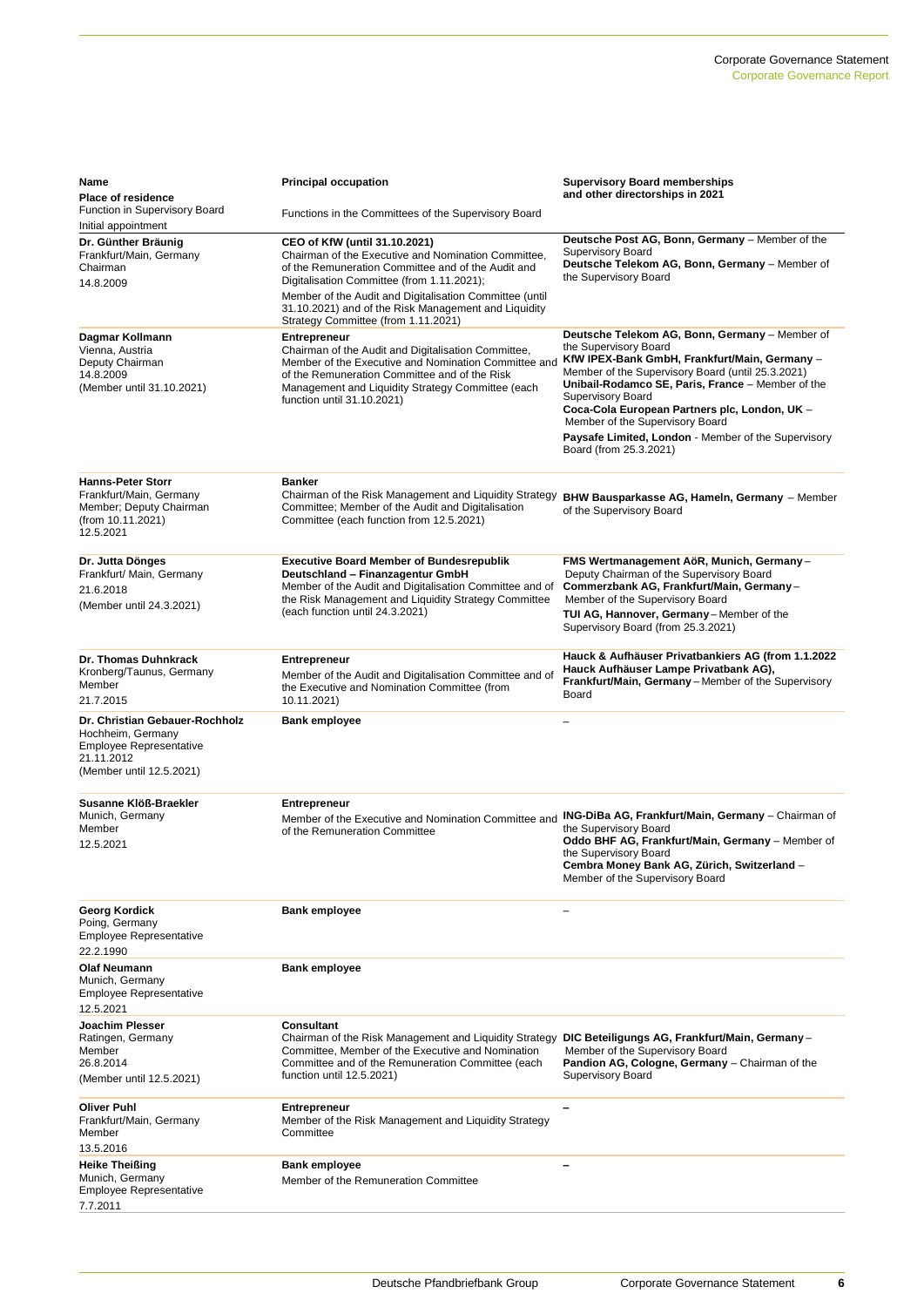In accordance with recommendation C.1 of the Code, as part of its Rules of Procedure, the Supervisory Board has defined specific goals for its composition and resolved upon a profile of skills and expertise for the entire Board, which are available on the Company's website. In addition to these documents, the Supervisory Board has introduced a catalogue of criteria for new Supervisory Board members, which takes into account Company-specific and professional requirements. Furthermore, the Supervisory Board adopted a guideline on the hiring process and suitability check for Management and Supervisory Board members as well as for key personnel (Suitability Policy). This Policy summarises and further specifies the relevant rules, for example regarding the ongoing evaluation of individual and collective suitability. A guideline on fostering diversity in the Management Board and Supervisory Board supplements the Suitability Policy.

As a general rule, more than half of the shareholder representatives on the Supervisory Board shall be independent, in the Supervisory Board's opinion, from the Company, its Management Board and any controlling shareholders. The Supervisory Board shall also not include more than two former members of the Management Board. Former Management Board members shall not chair the Supervisory Board, or one of its committees. The Supervisory Board considers all Supervisory Board members for 2021 – except Dr Günther Bräunig – to be independent, taking into account the criteria in recommendation C.7 of the Code. Dr Günther Bräunig was first elected as a member of pbb's Supervisory Board following the proposal of the Federal Republic of Germany in 2009, which at that time indirectly held almost 100% of pbb shares through the Financial Market Stabilisation Fund – FMS. In 2016 and 2021, Dr Günther Bräunig was re-elected to pbb' Supervisory Board, once again at the proposal of the Financial Market Stabilisation Fund – FMS. Therefore, and since he has been a member of the Supervisory Board since 2009, as a precaution, Dr Günther Bräunig is not considered independent from the Company, although the Financial Market Stabilisation Fund – FMS sold its remaining share of 3.5% as at 16 November 2021. No former member of the Management Board currently sits on the Supervisory Board.

The Supervisory Board has established four committees in order to perform its supervisory duties in an efficient manner: the Executive and Nomination Committee, the Audit and Digitalisation Committee, the Risk Management and Liquidity Strategy Committee, and the Remuneration Committee.

The committees comprised the following members in the 2021 financial year:

# The members of the **Executive and Nomination Committee** are:

Dr Günther Bräunig (Chairman), Dagmar Kollmann (until 31 October 2021), Joachim Plesser (until 12 May 2021), Susanne Klöß-Braekler (as of 12 May 2021) and Dr Thomas Duhnkrack (as of 10 November 2021)

# The members of the **Audit and Digitalisation Committee** are:

Dagmar Kollmann (member and Chair until 31 October 2021), Dr Günther Bräunig (Chairman as of 1 November 2021), Dr Jutta Dönges (until 24 March 2021), Dr Thomas Duhnkrack and Hanns-Peter Storr (as of 12 May 2021)

The members of the **Risk Management and Liquidity Strategy Committee** are: Joachim Plesser (member and Chairman until 12 May 2021), Hanns-Peter Storr (member and Chairman as of 12 May 2021), Dr Jutta Dönges (until 24 March 2021), Dagmar Kollmann (until 31 October 2021), Dr Günther Bräunig (as of 1 November 2021) and Oliver Puhl

# The members of the **Remuneration Committee** are:

Dr Günther Bräunig (Chairman), Dagmar Kollmann (until 31 October 2021), Joachim Plesser (until 12 May 2021), Susanne Klöß-Braekler (as of 12 May 2021) and Heike Theißing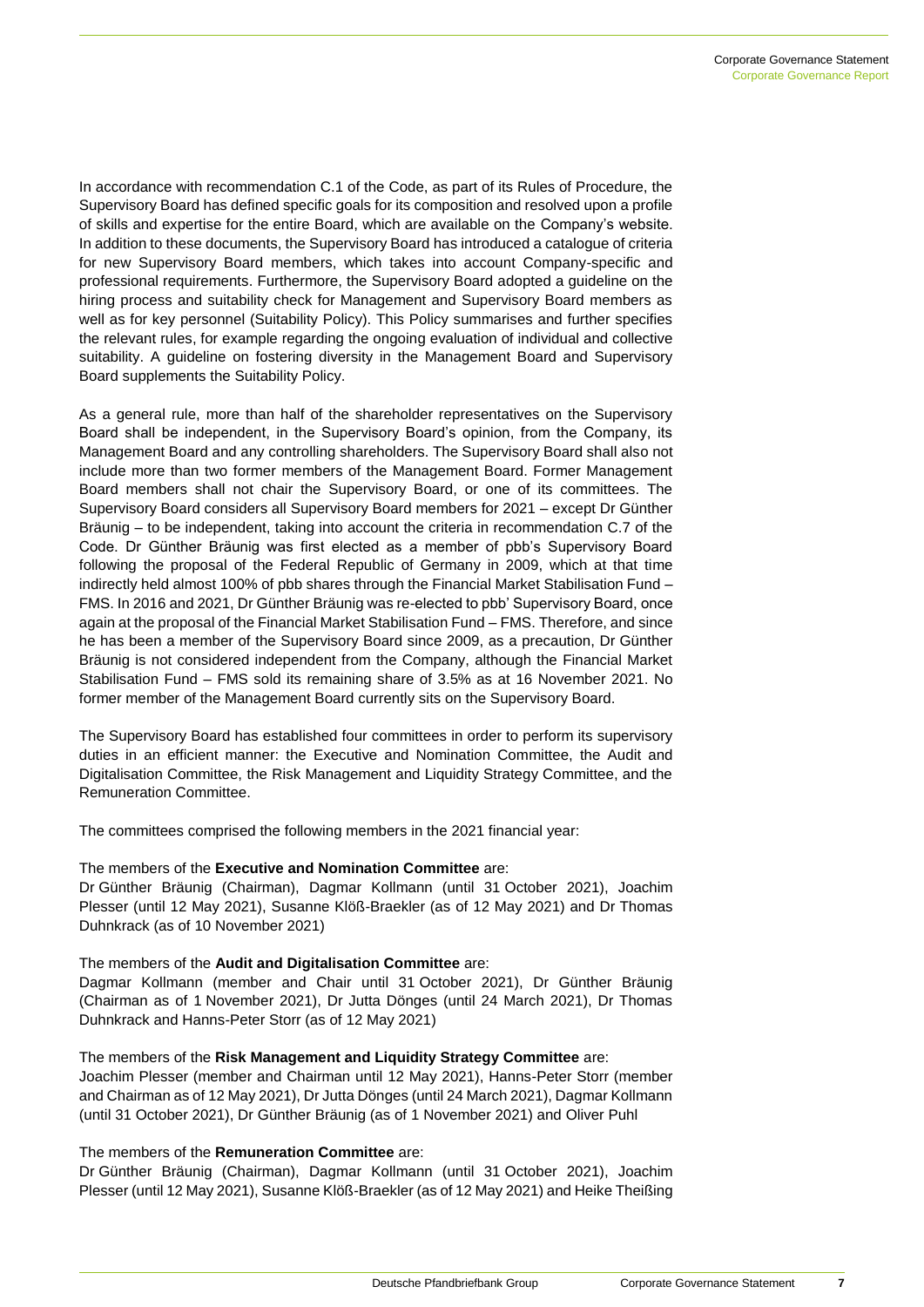The Executive and Nomination Committee concerns itself with strategic and current issues affecting the Group, as well as with matters concerning the Management Board, for which it prepares corresponding proposals for the plenary meeting. It also advises the Supervisory Board, both regularly and event-driven, regarding issues of Management Board personnel and succession planning, the individual specifications of Management Board contracts, and submits corresponding recommendations to the Supervisory Board. To ensure long-term succession planning for the Management Board, the Executive and Nomination Committee regularly concerns itself, in cooperation with the members of the Management Board, with the further development of the respective skills profiles, and carries out potential analyses of new candidates when required. These activities are based on the internal Suitability Policy described before, and on pbb's Guideline on Fostering Diversity. In addition, the committee prepares the annual evaluation of the effectiveness of the work of the Management Board, the Supervisory Board and its committees. This includes the ongoing evaluation of individual and collective suitability, which forms the basis from which to identify any need for action. Moreover, it deals with the implementation of the under-represented gender quota for pbb's Supervisory Board and Management Board, and makes proposals for the succession of Supervisory Board members to be elected by shareholder representatives.

The Audit and Digitalisation Committee is concerned with all accounting and digitalisation issues, as well as with the audit of pbb and pbb Group. It is responsible for the preparation, and monitors the audit, of the Annual Financial Statements and Consolidated Financial Statements, the interim reports, as well as the reports submitted by Internal Audit and the external auditors regarding internal and external audit findings. Moreover, the Audit and Digitalisation Committee discusses the impact of current regulatory issues with the Management Board; it concerns itself with the mandate for the external auditors and their audit plan, independence and fees. Furthermore, the Audit Committee submits proposals for the appointment of external auditors to the Supervisory Board, and prepares the Supervisory Board's proposals for the election of external auditors to the Annual General Meeting. The Audit and Digitalisation Committee is also responsible for monitoring the effectiveness of the internal control system and of key controls implemented; it receives regular reports on current litigation, Compliance issues, data protection and IT security, notable accounting issues, as well as the audit plan established by Internal Audit and its implementation. In addition, the Audit and Digitalisation Committee also addresses issues relating to digitalisation and advises the Management Board and the Supervisory Board in this regard. The Digital Advisory Board, comprising external experts, supports the committee; the bodies meet at least twice a year to discuss current developments relating to digitalisation. Via the committee chair, every member on the Audit and Digitalisation Committee may obtain information directly from the Heads of those central units within the Company that perform the duties concerning the Audit Committee pursuant to section 107 (3) sentence 2 of the AktG.

The Risk Management and Liquidity Strategy Committee supports the Supervisory Board's supervision of risk management and liquidity management; it concerns itself with the risk strategy, reviews the Management Board's risk reporting, and is involved in the credit approval process to the extent laid down in the Rules of Procedure. The committee also regularly discusses new business developments as well as the liquidity and funding status; it looks at all types of risks associated with the banking business, such as credit, market, liquidity and operational risks, taking the Group's risk-bearing capacity into account. The committee also concerns itself with the syndication business, foreclosures and development financings, with write-downs of financial assets affected by impaired creditworthiness, the reporting of own funds in accordance with the German Solvency Regulation, country limits, asset/liability management, and the results of supervisory audits. In addition, it deals with individual loans requiring approval under the Rules of Procedure for the Management Board, with new business, regular re-submissions and approvals for change applications.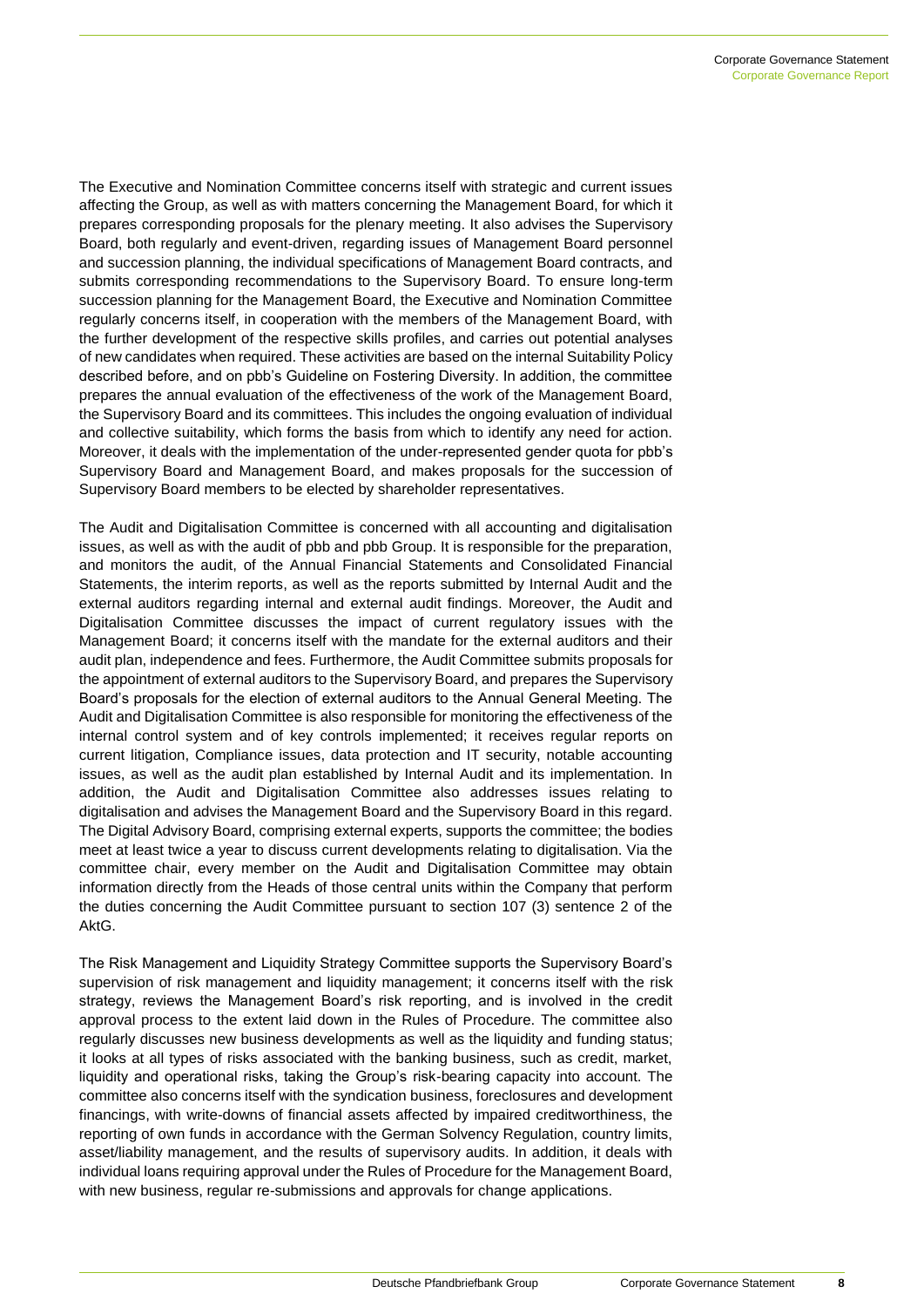The Remuneration Committee monitors whether remuneration systems for the Management Board and for the Bank's employees are appropriate, and prepares the corresponding Supervisory Board resolutions. Furthermore, it deals with the Remuneration Report, the agreement of targets for Management Board members, as well as examining and identifying staff that have risk-taking functions.

# **ACTIVITIES AND GOVERNANCE OF THE SUPERVISORY BOARD**

In the year under review, the Supervisory Board assured itself in all cases that the management measures taken by the Management Board were lawful, appropriate, due and proper. The Management Board fulfilled its information and reporting obligations, and informed the Supervisory Board (and/or its committees) in a regular, timely and comprehensive manner, both in writing and orally, about matters and measures relevant to the Company. This also included information on any deviations between target and actual figures or developments. The members of the Supervisory Board had sufficient opportunity, at all times, to critically assess the reports and proposed resolutions submitted by the Management Board, and to make their own suggestions during Supervisory Board committee meetings and in the plenary sessions. The Supervisory Board and its committees may invite experts and persons providing information to their meetings to advise on individual items if so required. In line with recommendation D.7 of the Code, the Supervisory Board also discusses topics without the Management Board present at its meetings.

In particular, the Supervisory Board held in-depth discussions on, and reviewed the plausibility of, all business transactions material to the Company on the basis of written and oral reports provided by the Management Board.

The members of the Supervisory Board generally take responsibility for undertaking any training or professional development measures necessary to fulfil their duties. The Company supports them to the extent required in this regard. Regular training for Supervisory Board and Management Board members is also provided ahead of the ordinary Supervisory Board meetings through presentations by external speakers. In the 2021 financial year, this annual training programme included a total of four continuous professional development measures on various topical issues (current regulatory priorities, ESG, cloud computing, and supervisory recovery and resolution planning).

Due to offices they hold with other parties, particularly credit institutions and real estate investors, some of the Supervisory Board members may conceivably have conflicts of interest which require disclosure to the Supervisory Board, particularly regarding conflicts of interest which may arise due to advice given to, or an office held with, clients, suppliers, lenders or other parties. To the extent that Supervisory Board members or their related parties maintain relationships with clients and/or relationships with other credit institutions, the Supervisory Board's Rules of Procedure provide regulations to avoid or mitigate conflicts of interest, such as the disclosure of imminent conflicts of interest, the waiver of voting rights, or non-participation in relevant discussions during meetings of the Supervisory Board/the committee concerned.

pbb does not grant any loans to Supervisory Board members.

As far as pbb is aware, the members of the Supervisory Board and their closely related parties did not hold any shares in the Company (or any financial instruments based thereon) during the year under review, to an extent that would have been reportable.

During the financial year under review, the Supervisory Board examined the efficiency of its work in line with the requirements of section 25d (11) of the KWG, drawing on external support for this purpose. This included, amongst other things, the use of questionnaires for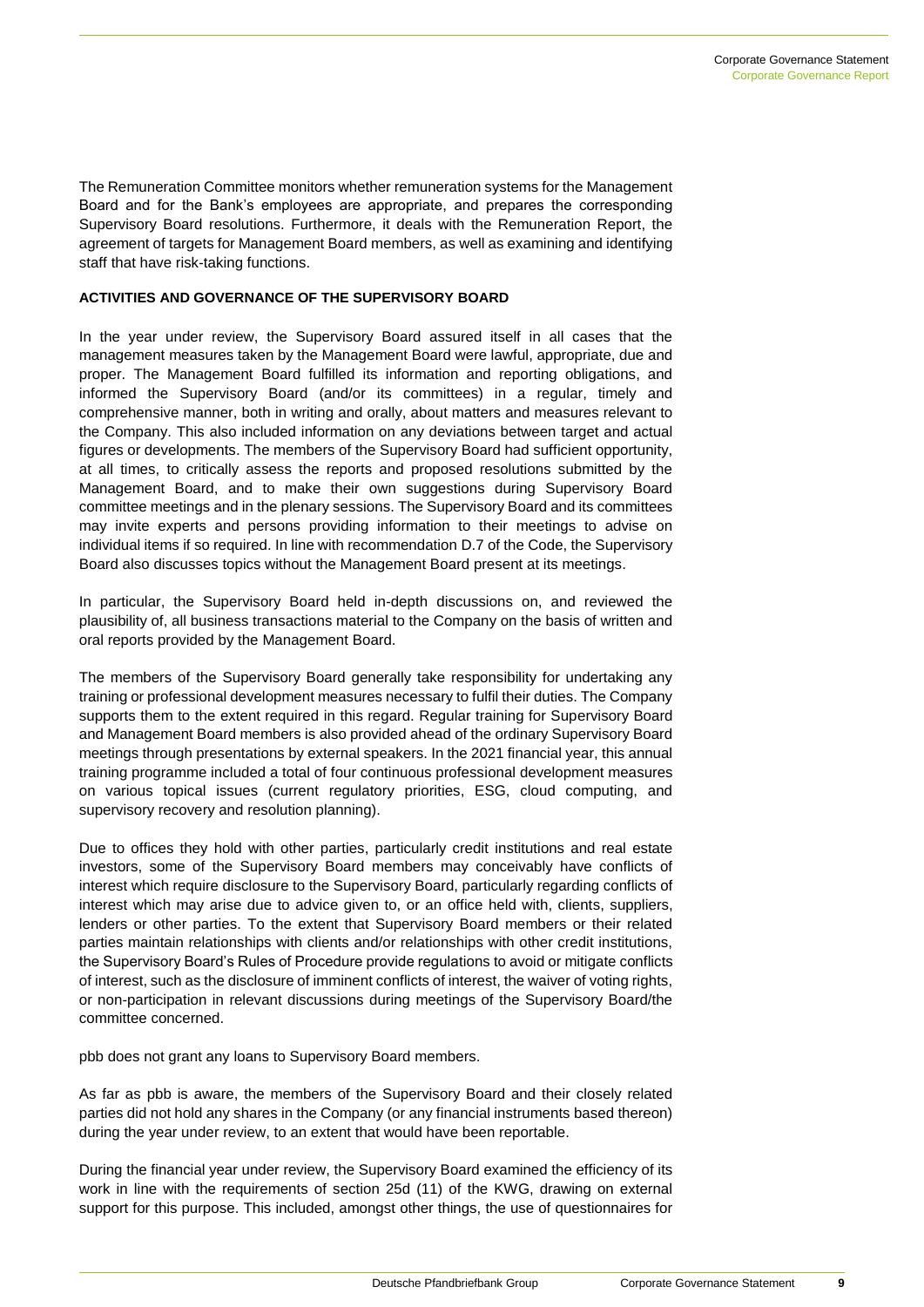the ongoing evaluation of individual and collective suitability of Supervisory Board members. At the Supervisory Board meeting held on 25 February 2022, the results of the Supervisory Board and Management Board evaluations for 2021 were discussed, and recommendations for action were derived. The requirements for the composition of the Supervisory Board regarding competence, age and diversity, as laid out in the profile of skills and expertise, are considered fulfilled overall.

In line with the recommendations of the Code, the Chairman of the Supervisory Board did not chair the Audit and Digitalisation Committee until 31 October 2021; this position was held by Dagmar Kollmann. Since Dagmar Kollmann resigned from her office, at her own request, with effect from 31 October 2021, Dr Günther Bräunig temporarily assumed the position as Chairman of the Audit and Digitalisation Committee. Accordingly, the Supervisory Board and the Audit and Digitalisation Committee have been chaired by the same person since 1 November 2021. At its meeting on 20 January 2022, the Supervisory Board resolved to apply for the court appointment of Gertraud Dirscherl to the Supervisory Board, which the Local Court (Amtsgericht) approved on 2 February 2022. Should Gertraud Dirscherl's appointment be confirmed by way of her election at the next ordinary Annual General Meeting, she is scheduled to assume the Chair of the Audit and Digitalisation Committee. Dagmar Kollmann and Dr Günther Bräunig both fulfilled the requirements as determined in the Supervisory Board's Rules of Procedure according to which the Chair of the Audit and Digitalisation Committee must fulfil the requirements established in section 25d (9) sentence 2 of the KWG and recommendation D.4 of the Code, and shall in particular have expertise in accounting and auditing as well as specific knowledge and experience in applying accounting principles and internal control procedures. The Supervisory Board moreover complies with the qualitative requirements set out in section 100 (5) of the AktG.

### **SUCCESSION PLANNING AND GUIDELINES FOR THE SELECTION OF MANAGEMENT BOARD AND SUPERVISORY BOARD MEMBERS**

To minimise the risk of substantial loss of know-how, and to ensure that both the Management Board and the Supervisory Board are capable of acting at all times, the Supervisory Board has set different appointment and election dates for members of the Management Board and Supervisory Board alike. The Supervisory Board, and especially the Executive and Nomination Committee, also concerns itself with the continuous monitoring and refinement of the mid- to long-term succession planning. In line with the Suitability Policy, the Supervisory Board, when making proposals to the Annual General Meeting for the election of new shareholder representatives, ensures beforehand that the proposed candidates fulfil the statutory, regulatory, professional and personal requirements applicable to the respective position, and that when taking into account the knowledge of the respective candidate, specific goals for the composition of the Supervisory Board derived from the profile of skills and expertise for the entire Board are (or would be) complied with. Furthermore, the Supervisory Board makes sure that the respective candidates are able to dedicate the time required for the position.

For further details on the work of the Supervisory Board, please refer to the Report of the Supervisory Board, which forms part of the Annual Report.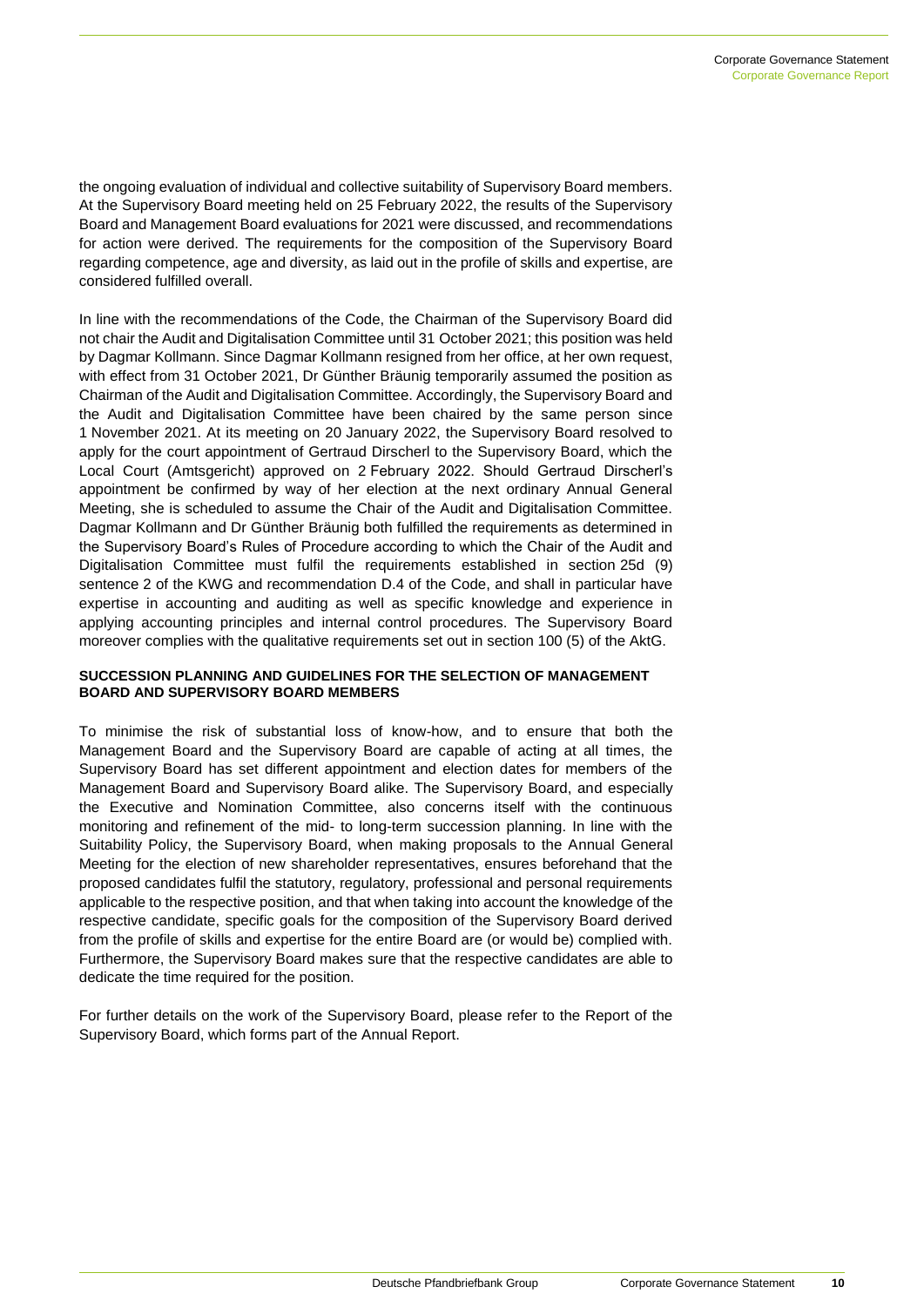# **OTHER DISCLOSURES REGARDING CORPORATE GOVERNANCE STANDARDS**

#### **Transparency**

Information provided by pbb on its website includes all key details regarding the Annual Financial Statements and Consolidated Financial Statements, the half-yearly report, quarterly reports or statements, the financial calendar and mandatory disclosures such as voting rights and ad-hoc disclosures. Within the framework of Investor Relations activities (such as press and analysts' conferences, as well as roadshows) and via Corporate Communications, the Group provides additional, regular information on the latest corporate developments. The Corporate Governance Statement (including the Declaration of Compliance with the German Corporate Governance Code) is permanently available on pbb's website.

#### **Risk Management**

Risk management and risk control are key tasks within the scope of pbb's overall bank management. Through the business and risk strategy, the Management Board sets the framework for pbb's risk appetite and risk-bearing capacity in its business activities. Monthly risk reports to the Management Board provide an extensive analysis of the Bank's overall risk situation; adjustments are made where necessary. The Supervisory Board is informed about the risk situation on a regular basis, at least once a quarter. For further details on the Bank's risk management and controlling system, please refer to the Risk and Opportunity Report within the published Annual Report.

#### **Compliance**

Compliance means ensuring adherence to legal and other requirements by building an organisation that proactively meets these needs and implementing other measures. At the core of the norms pbb must adhere to lie the German Banking Act, the German Money Laundering Act, the German Securities Trading Act, the EU Market Abuse Regulation, the German Pfandbrief Act, and the regulations and guidelines based on these documents. Numerous internal guidelines and instructions, such as the comprehensive compliance guidelines, as well as guidelines on preventing money laundering (Prevention of Money Laundering and Terrorist Financing) and combating other criminal actions, are binding for all employees. In order to raise awareness among, and provide further training to pbb Group employees, staff members are required to undergo regular compliance training, e.g. on preventing money laundering and other criminal actions.

Transparent, fair, responsible and honest conduct – with the required degree of expertise, professionalism and integrity in dealings with one another and in relation to clients and business partners, competitors and the public – is deeply rooted in pbb. It provides the foundation for the Bank's business success, and requires that the relevant legal, supervisory and internal provisions as well as other relevant laws and regulations are implemented and adhered to. Within pbb, the Group's Code of Conduct set outs the ethical and legal framework. The Code of Conduct serves as the basis for voluntary self-regulation and includes the mandatory requirements that pbb places upon all its employees. In addition, pbb Group has published Human Rights Guidelines. These supplement the Code of Conduct and define the requirements that the Group expects both itself and its stakeholders to meet when it comes to respecting and safeguarding human rights.

For further details on pbb's compliance system, please refer to the Non-financial Report.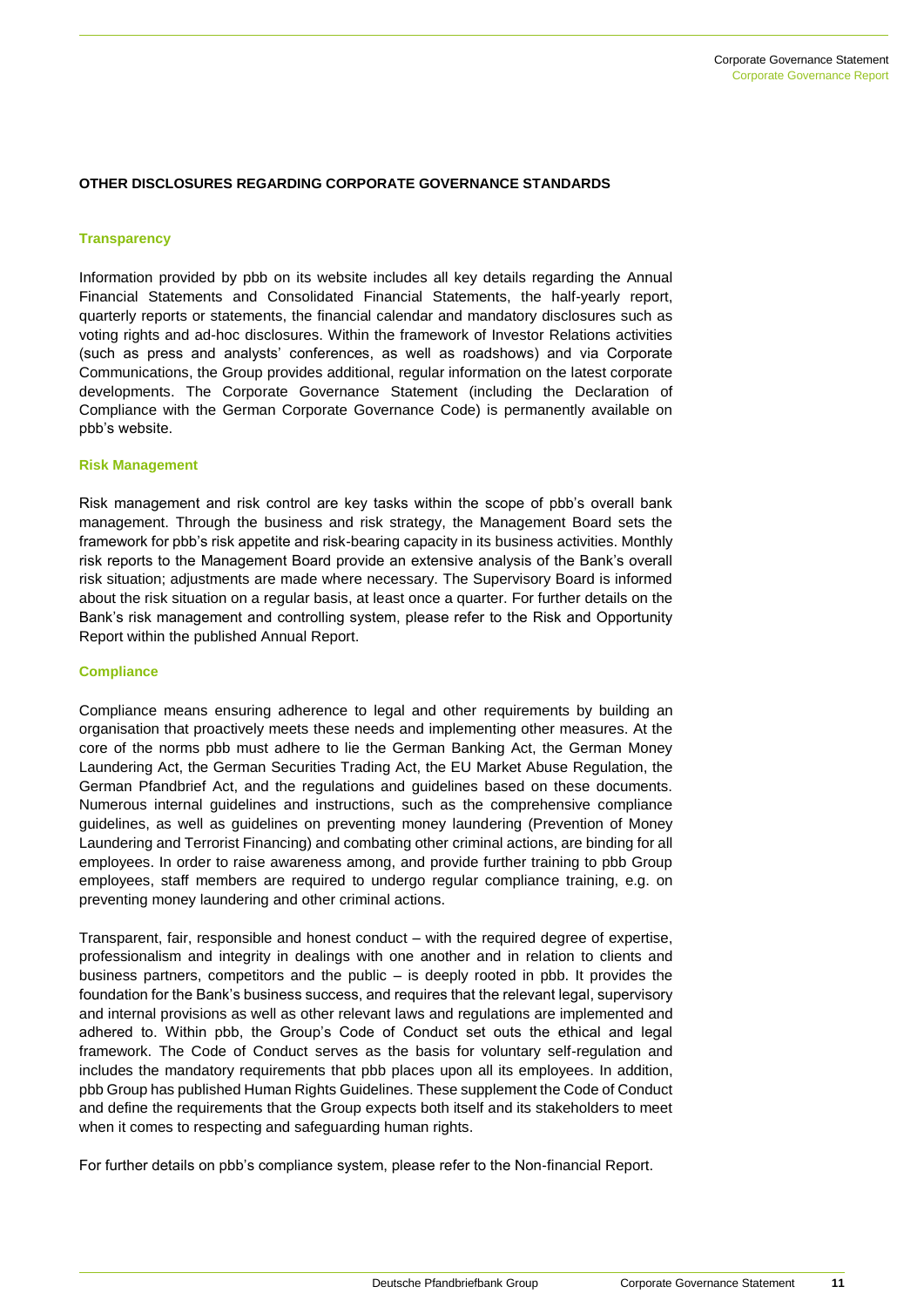#### **Sustainability**

Companies must assume responsibility for their actions in the environment in which they operate. For pbb Group, this means being aware that one's own actions make a substantial contribution to securing a long-term future – and taking into account the consequences of those actions for all stakeholders as well as for society and the environment. pbb Group is convinced that sustainable and responsible business practices based on law-abiding and honest conduct and adherence to high ethical principles, assuming social responsibility, conserving natural resources and protecting the climate are essential when it comes to securing the Company's future and increasing its value. The ESG Committee is a vital instrument for embedding sustainability topics in pbb Group. It is comprised of the Management Board members, the competent heads of divisions and the main members of the ESG Programme Management team. This broad-based composition is designed to take account of the sustainability requirements in pbb's core business, but also in the management of ESG risks. For further details on pbb's sustainability strategy, please refer to the separately published Non-financial Report available on pbb's website.

#### **Remuneration Report**

The Remuneration Report is published alongside the Annual Report and outlines the structure of remuneration systems for the Supervisory Board, the Management Board, and employees. This includes a description of Supervisory Board remuneration, in accordance with the Articles of Association; remuneration for the Management Board is broken down into monetary remuneration, ancillary benefits, and pension benefits, and is shown individually for each Management Board member. For details on share option programmes and similar securities-based incentive systems, please refer to the Remuneration Report. The quantitative remuneration information to be disclosed in compliance with Article 450 of the Capital Requirement Directive ("CRR") in conjunction with section 16 of the German Regulation on Remuneration in Financial Institutions (Institutsvergütungsverordnung – "IVV") is permanently available at the Company's website, under www.pfandbriefbank.com.

#### **Related Party Transactions**

Please refer to the notes to the Consolidated Financial Statements for further information regarding related party transactions. In addition, the Bank has established a procedure for identifying related party transactions which, in specific cases, must be approved by the Supervisory Board and disclosed pursuant to sections 111a et seqq. of the AktG.

#### **Accounting policies**

pbb prepares its Annual Financial Statements in accordance with the provisions of the German Commercial Code (Handelsgesetzbuch – "HGB"); its Consolidated Financial Statements are prepared in accordance with the International Financial Reporting Standards (IFRSs) as adopted for use in the European Union. The Management Board prepares the Annual and Consolidated Financial Statements. The external auditors submit their report on the audit of the Annual Financial Statements and Consolidated Financial Statements to the Supervisory Board. The ordinary Annual General Meeting appointed Deloitte GmbH Wirtschaftsprüfungsgesellschaft (Deloitte) as the external auditors of the Annual and Consolidated Financial Statements for the 2021 financial year. Having ascertained the independence of the external auditors, the Supervisory Board appointed the external auditors and defined the focal points of the audit. Details regarding the fees paid to the external auditors are provided in the notes to the Consolidated Financial Statements.

Deloitte, external auditors of the Annual and Consolidated Financial Statements elected by the ordinary Annual General Meeting, audited the Annual Financial Statements and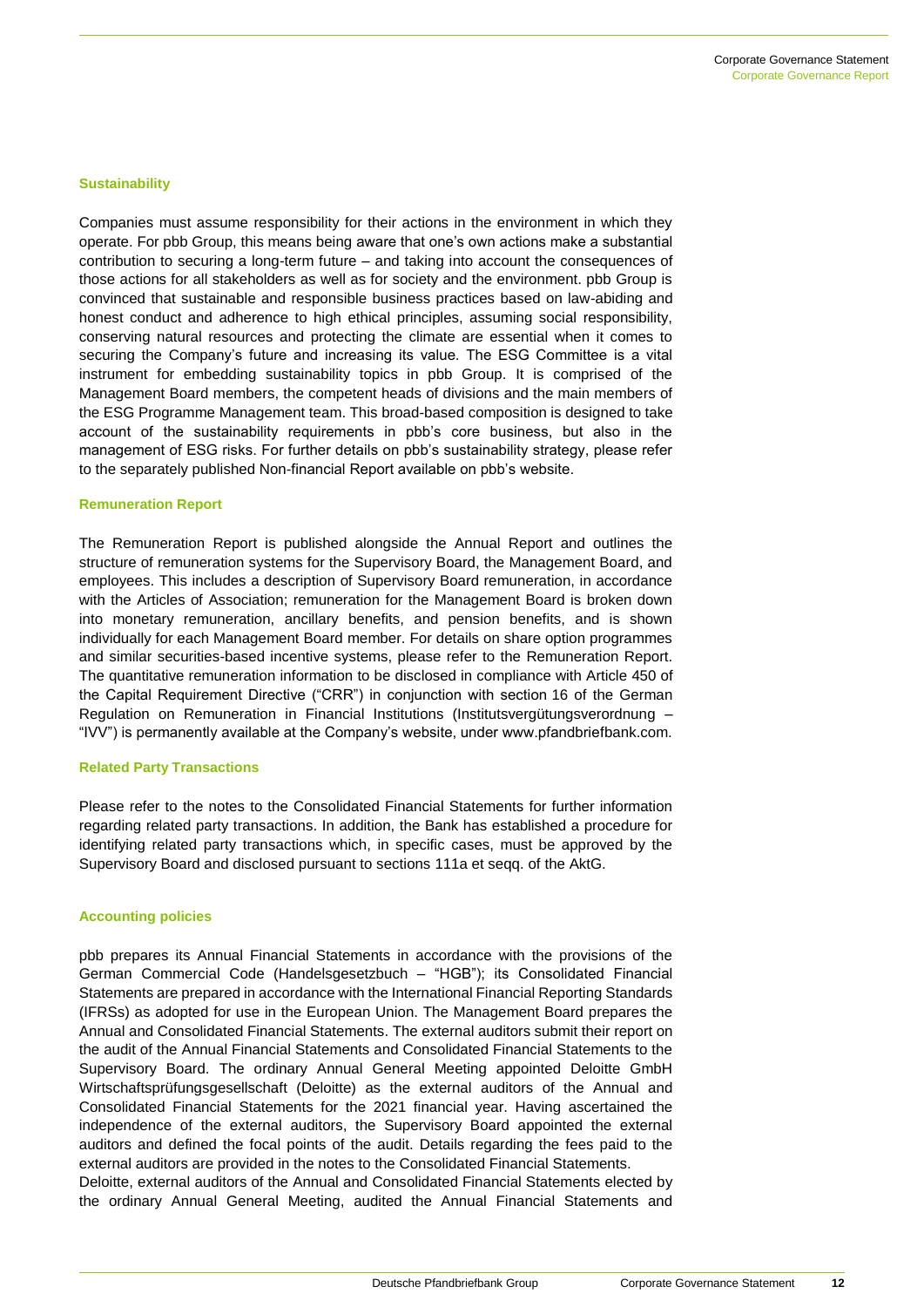Consolidated Financial Statements as well as the Combined Management Report of pbb as at 31 December 2021, issuing an unqualified audit opinion. Deloitte has submitted a declaration of its independence to the Supervisory Board. The Bank has published the Nonfinancial Statement, a mandatory section of the Management Report, in a separate Nonfinancial Report. In the context of its audit obligation, the Supervisory Board made use of the possibility of a content-related external audit of the Non-financial Statement, carried out by Deloitte in the course of a separate appointment.

All Supervisory Board members received the financial statements documents and audit reports in good time. The Audit and Digitalisation Committee addressed the financial statements documents at its meeting on 17 March 2022. The Annual Financial Statements and Consolidated Financial Statements, the Combined Management Report as well as audit reports were discussed in detail with the Management Board and representatives of the external auditors. Following its own review, the Supervisory Board did not raise any objections to the audit results submitted by the external auditors. In the accounts review meeting held on 18 March 2022, it approved the Consolidated Financial Statements prepared by the Management Board, and the Annual Financial Statements were adopted. Details regarding the examinations carried out by the Supervisory Board, and the results of such examinations, are provided in the Report of the Supervisory Board.

#### **Diversity, and disclosures pursuant to section 289f (2) nos. 4 to 6 of the HGB**

In its Code of Conduct (which is also published on pbb's website), pbb has committed itself to respect all people, independent of age, sex, race, social background, skills, sexual orientation or religion. The Group explicitly welcomes and fosters diversity amongst its staff members, and management and supervisory bodies – this includes safeguarding the principle of equal opportunity, whilst rejecting discrimination of any kind. Since 2010, pbb has been a signatory to the Diversity Charter. Signatories to the Diversity Charter undertake to create a working environment free of prejudice and exclusion, and to establish an open corporate culture based upon mutual respect and the diversity of society. Diversity with regard to age, sex, educational and professional background as well as national identities is an important requisite for pbb Group's competitiveness and sustainable business success.

The Management Board and Supervisory Board also consider the principle of diversity in the context of their long-term succession planning and in decisions on appointments to the Supervisory Board and the Management Board. pbb especially considers different, complementary profiles, professional and life experiences – also in the international area – as well as an appropriate gender representation in the executive bodies, as factors of diversity in the makeup of the Management Board and Supervisory Board. In its Rules of Procedure, and based on catalogues of criteria concerning personal aptitude and professional skills for new members of the Management Board and Supervisory Board, the Supervisory Board has adopted standards for its composition and the qualification of its members. These standards are supplemented by the profile of skills and expertise for the Supervisory Board and by guidelines concerning the suitability check for Management and Supervisory Board members as well as on fostering diversity within the Management Board and Supervisory Board.

In principle, every candidate must be reliable and sufficiently qualified; he or she must ensure sufficient availability to exercise his or her office. Besides holding the necessary professional skills with regard to management and sector experience, candidates shall be trustworthy and of high integrity. Likewise, the selection of candidates shall take their requisite independence into account. Where several candidates are being considered, the goal of achieving maximum diversity shall also be considered. Moreover, the composition of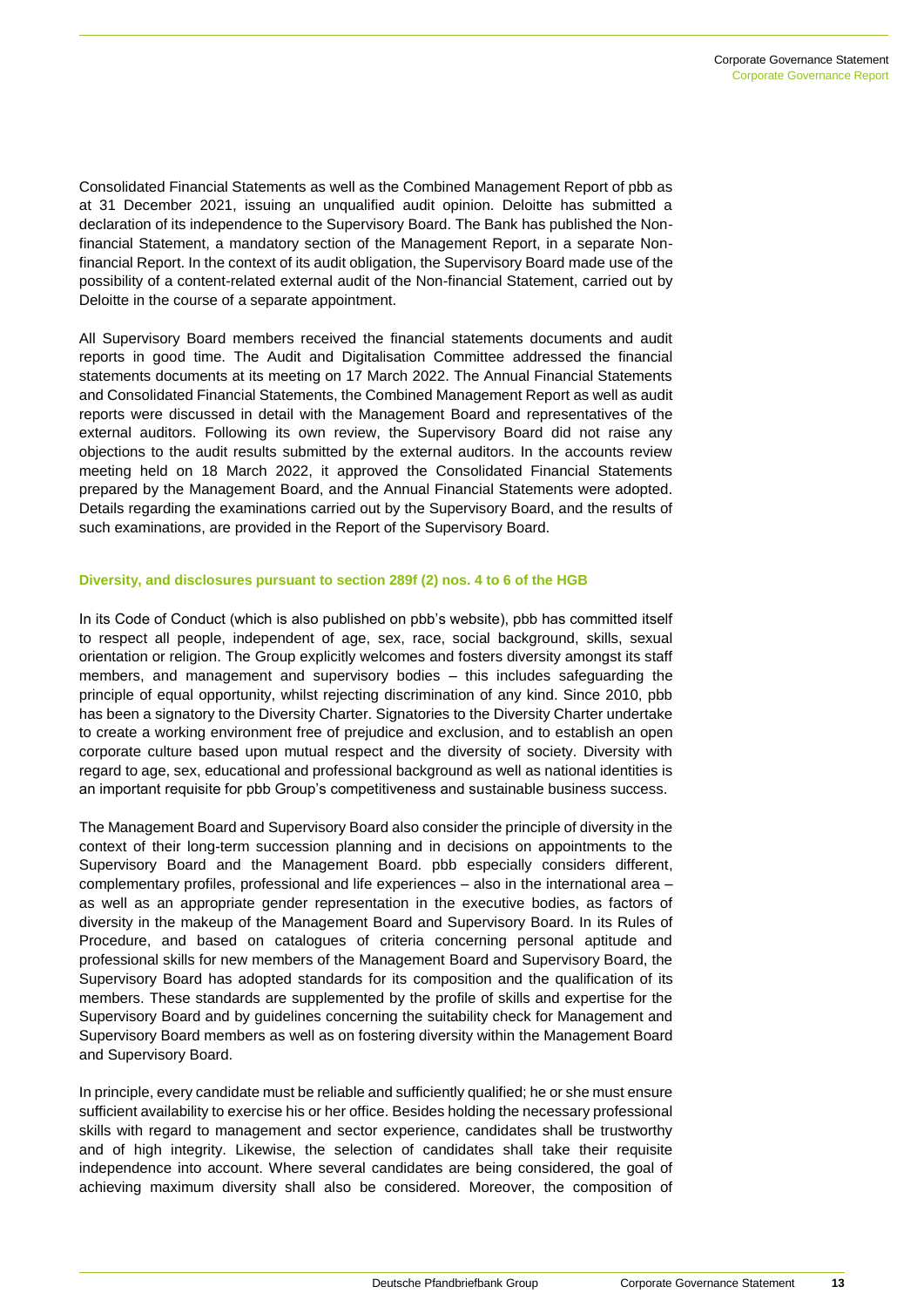executive bodies is supposed to reflect pbb Group's international activities as well as the structure of the workforce.

Specific requirements exist with regard to the age and gender of Supervisory Board and Management Board members. For instance, the members of the Management Board should generally not be older than 60 years. All current Management Board members except Andreas Arndt satisfy this requirement. The Supervisory Board consciously accepted this exception in order to safeguard stability in the composition of the Management Board after pbb's privatisation was completed in 2015, as well as to secure Mr Arndt's long-standing experience for pbb.

As a rule, the members of the Supervisory Board should not be older than 70 years, and the term of office of a Supervisory Board member should generally end upon the close of the ordinary Annual General Meeting following their 70th birthday. As a rule, members of the Supervisory Board should not serve for more than three full terms of office (as defined by section 102 (1) of the AktG). In principle, pbb currently complies with these rules, The only exception to this age limit in the 2021 financial year was Joachim Plesser, who retired from the Supervisory Board upon close of the ordinary Annual General Meeting on 12 May 2021.

A key aspect of the diversity concept pursued by pbb is the issue of gender balance: in principle, when appointing executive staff, pbb endeavours to ensure that the underrepresented gender is appropriately represented. The Supervisory Board accordingly set the following target levels, most recently in November 2017, which are applicable until 30 June 2022:

- > Target female quota for Supervisory Board members: 30%
- Target female quota for Management Board members: 20%

As at 31 December 2021, the female quota within the Supervisory Board fell compared to the previous year's reporting date, from 33% to 25%, as a result of Dagmar Kollmann retiring from her position as at 31 October 2021 and the related job vacancy on the Supervisory Board until year-end. Following the judicial appointment of Gertraud Dirscherl to the Supervisory Board as of 2 February 2022, the Board is now complete again, and the female quota back at 33%. Given that no changes were made to the composition of the Management Board, the female quota remained at 0%. The Supervisory Board remains committed to ensuring that the respective under-represented gender is appropriately represented when filling vacancies on, or expanding, the Management Board, in a targeted manner – given candidates who have the requisite skills and qualifications. The appointments of Andreas Arndt and Marcus Schulte were extended in order to ensure the necessary personnel stability and continued sustainable development of pbb. The Supervisory Board continues to adhere to its target female quota.

The Management Board has set target female quotas for the first and second management levels below the Management Board, most recently in October 2017; the Management Board aims to achieve these targets by 30 June 2022:

- Target female quota for the first management level below the Management Board: 15%
- $>$  Target female quota for the second management level below the Management Board: 15%

At the first management level below the Management Board, the target quota was achieved once again in 2021 with a 15% share of female employees. The female quota at the second management level below the Management Board also amounted to 15%. pbb maintains its intention to raise the number of women in executive positions, and to ensure women are appropriately represented when filling vacancies, in a targeted manner – given